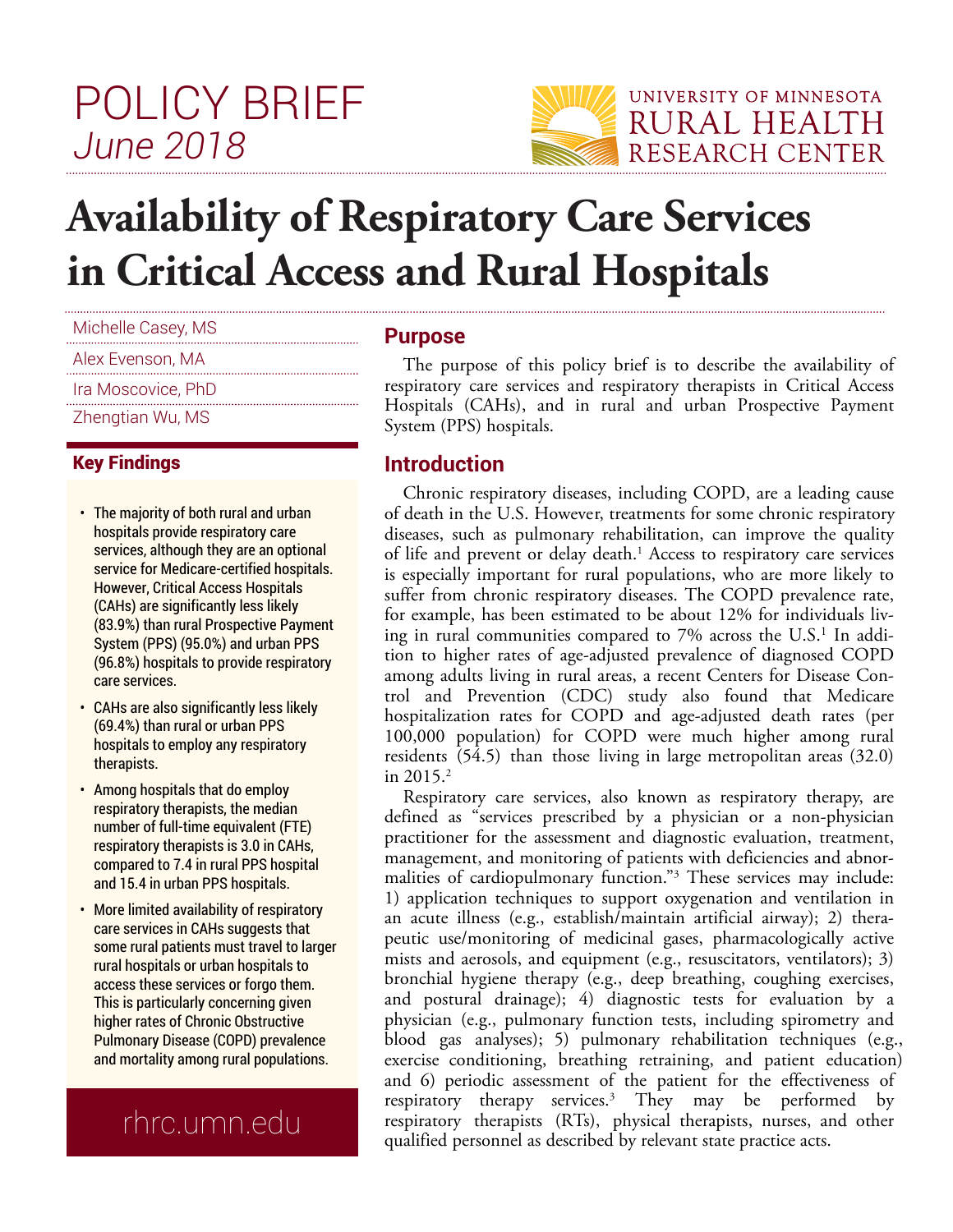

In Centers for Medicare & Medicaid Services (CMS) regulations, respiratory care services are an optional hospital service. If a hospital does provide them, it must comply with applicable standards in Federal or State laws, regulations or guidelines, as well as standards and recommendations promoted by nationally recognized professional organizations, including having sufficient qualified personnel to provide services.<sup>4</sup> Medicare conditions of participation for hospitals providing respiratory care services require a full-time or part-time director of respiratory care services who is a doctor of medicine or osteopathy and has the knowledge, experience, and capabilities to supervise and administer the service properly. In addition, the hospital must have adequate numbers of RTs, respiratory therapy technicians, and other personnel who meet the qualifications specified by the medical staff, consistent with State law.<sup>4</sup>

According to the Bureau of Labor Statistics (BLS), there were about 130,200 RT positions in the U.S. in 2016. Hospitals were the largest employer of RTs, accounting for 81% of positions, followed by nursing homes (5%) and physician offices (2%).<sup>5</sup> Employment of RTs is expected to grow at a much faster rate than the average for all occupations (23% from 2016-2026), due to increased incidence of respiratory conditions such as pneumonia, COPD, and other disorders that can permanently damage the lungs or restrict lung function. BLS expects that rural areas will more often be in need of RTs due to a more limited supply relative to demand for their services.<sup>6</sup>

#### **Approach**

Data for this analysis came from the 2016 Medicare Provider of Services (POS) File, which includes data on all Medicare-certified hospitals. We identified all currently operating CAHs, as well as shortterm general hospitals. Hospitals were categorized by CAH status and rurality, using the POS designation of metropolitan areas as urban and non-metropolitan areas as rural. Descriptive statistics were used to analyze data on the provision of respiratory care services and respiratory therapist staffing in CAHs.

#### **Results**

There are significant differences in the likelihood of providing respiratory care services by hospital type and location. CAHs are significantly less likely (83.9%) to provide respiratory care services than rural PPS (95.0%) and urban PPS (96.8%) hospitals (Table 1, next page) (p<.0001). Most of hospitals that provide respiratory care services—regardless of hospital type or location—use their own staff to provide them.

 Less than 4% of CAHs, rural PPS, and urban PPS hospitals provide respiratory care services under arrangement; similar percentages provide them both by staff and under arrangement. CAHs are significantly more likely to report not em-ploying any respiratory therapists (30.7%), compared to 12.1% of rural PPS hospitals and 9.2% of urban PPS hospitals (Table 2, next page) (p<.0001). Among hospitals with any respiratory therapists, CAHs report a median FTE of 3.0 RTs, compared to 7.4 FTE RTs for rural PPS hospitals and 15.4 FTE RTs for urban PPS hospitals.

CAHs are also significantly more likely than rural and urban PPS hospitals to have respiratory services but not respiratory care therapists, as well as to not have either one (Table 3, next page) (p<.0001).

#### **Discussion and Implications**

Rural-urban disparities in COPD prevalence and mortality might be reduced with improved access to prevention, early diagnosis, and treatment of COPD for rural populations. However, this analysis found that CAHs are significantly less likely than rural PPS and urban PPS hospitals to provide respiratory care services, and CAHs are also significantly less likely to employ any respiratory therapists. These results suggest that some rural patients in need of respiratory care services must travel to larger rural hospitals or urban hospitals to access these services or forgo them. Future research will assess the availability of pulmonary rehabilitation services for rural patients with COPD in CAHs and rural hospitals.

#### **References**

1. Dwyer-Lindgren L, Bertozzi-Villa A, Stubbs RW et al. Trends and Patterns of Differences in Chronic Respiratory Disease Mortality Among US Counties, 1980-2014. *JAMA*.

2017;318(12):1136-1149. doi:10.1001/jama.2017.11747.

- 2. Croft JB, Wheaton AG, Liu Y, et al. Urban-Rural County and State Differences in Chronic Obstructive Pulmonary Disease — United States, 2015. *MMWR*. Vol. 67, No. 7. February 23, 2018. https://bit.ly/2GNfukb
- CMS Manual System, Pub 100-20, One Time Notification, Transmittal 477, dated April 24, 2009, Change Request 6338 Coverage Guidance Coverage Indications, Limitations, and/or Medical Necessity.
- 4. CMS, State Operations Manual Appendix A Survey Protocol, Regulations and Interpretive Guidelines for Hospitals. Rev. 151, 11-20-15.
- 5. Bureau of Labor Statistics, U.S. Department of Labor, Occupational Outlook Handbook, Respiratory Therapists. https://bit.ly/2Mhhswu
- 6. Bureau of Labor Statistics, U.S. Department of Labor, Occupational Outlook Handbook, Respiratory Therapists: Job Outlook. https://bit.ly/2MhJbgm